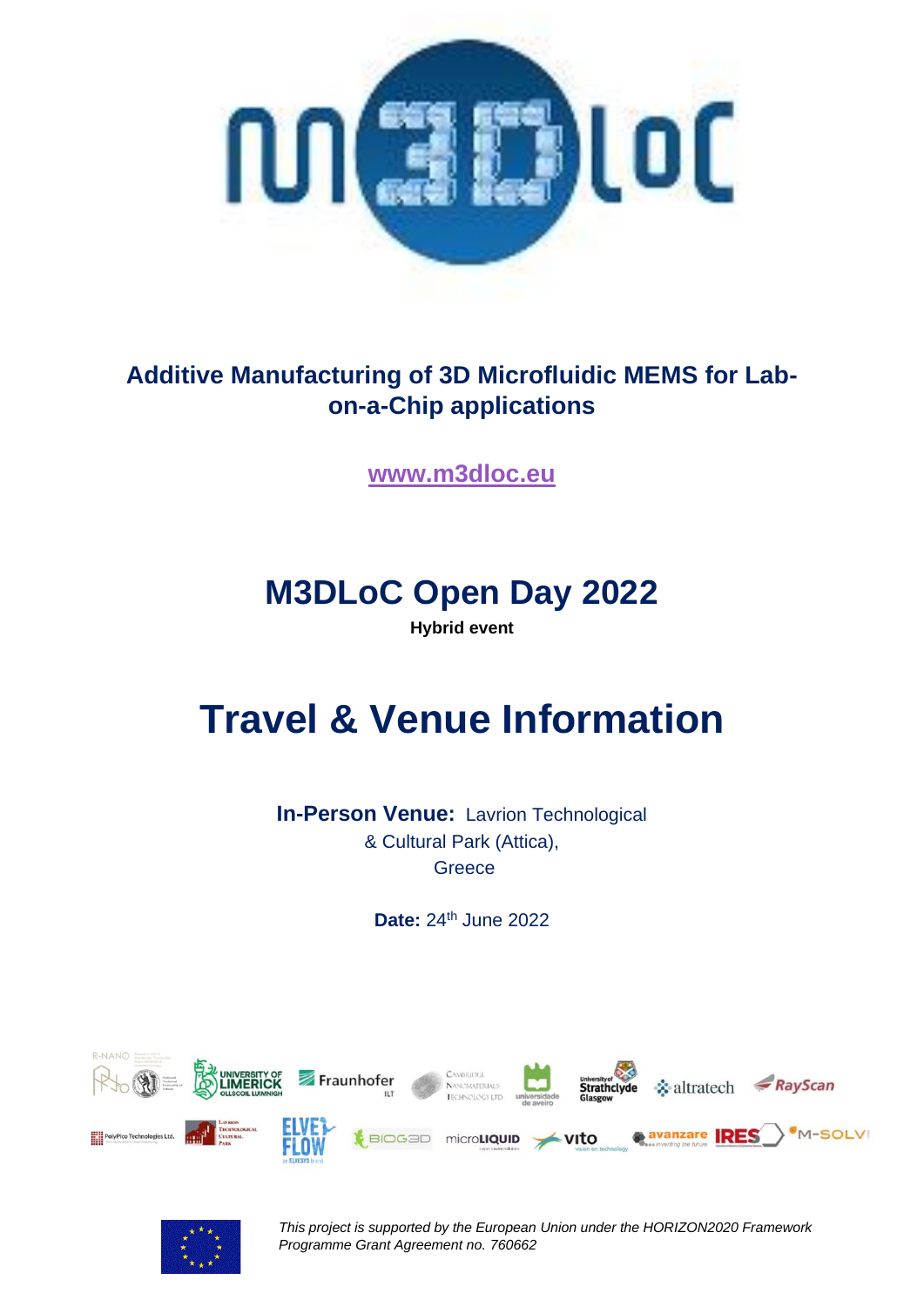



## M3DLoC Open Day 2022

#### **Open Day 2022 – In person venue Information**

The M3DLoC Open Day will be taking place as a hybrid meeting on the 24<sup>th</sup> June 2022. The in-person event will be held at:

### **Lavrion Technological & Cultural Park**

1 Athens-Lavrion Avenue GR19500, Lavrion, Greece









The Lavrion Technological and Cultural Park was founded in 1992 in the facility of the old French Mining Company of Lavrion (Compagnie Française des Mines du Laurium), at the initiative of the National Technical University of Athens, aiming to host and promote research and business activities.

#### **Lavrio**

Lavrio is the one of the two towns of Lavreotiki, a municipality on the southeastern side of the Attika prefecture. Its name comes from "lavra" or "lavri", which means narrow passage, tunnel. In fact, all the area is full of ancient and modern mining galleries.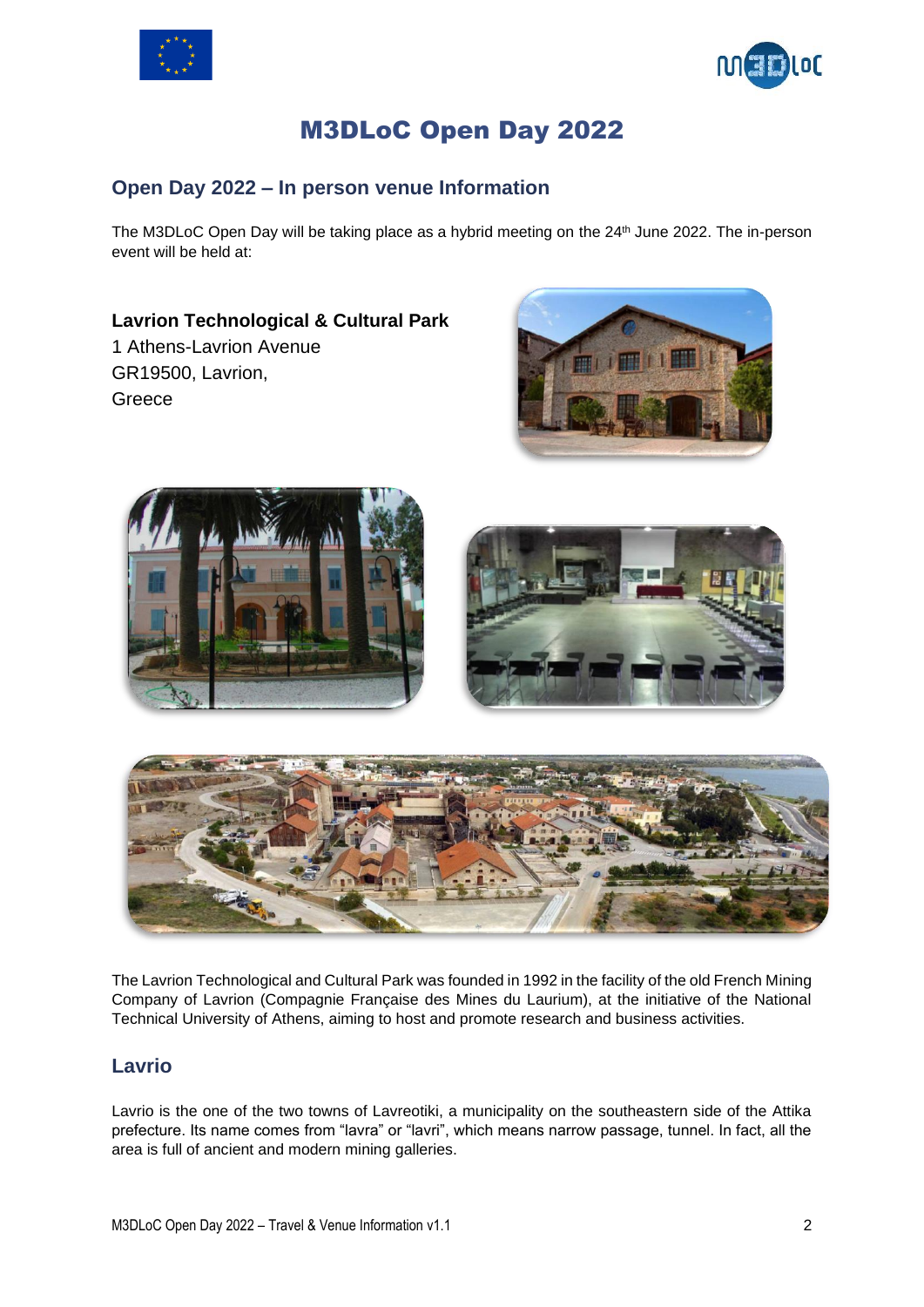



Lavrio, in spite of its small scale (about 10.000 habitants) has been one of the most important industrial centers in Greece during 19th century. It was built as a worker's settlement, in the newly founded Hellenic State, partly following the "company model". The formation of Lavrio, through emigration, had been inherent to the exploitation of its rich subsoil that was, in its turn, directly linked to the effort of the new State to develop its resources and industry in the 19th century.



#### **Travel Information**

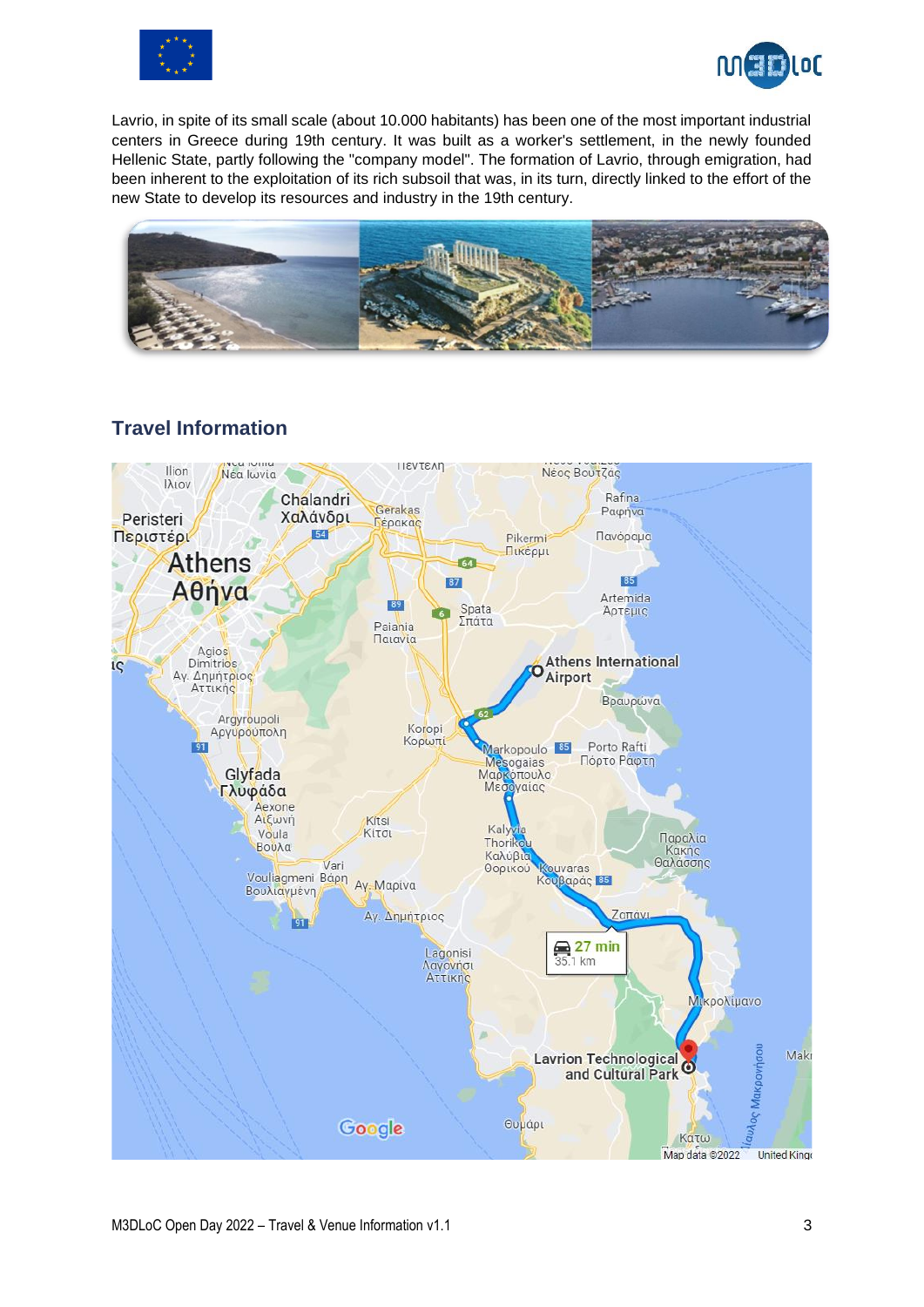



**Athens International Airport** "El Venizelos" SA, Spata, 19019, Greece - <https://athens-international-airport.com/> For information on transfers from the airport, please visit their website at: <https://athens-international-airport.com/airport-transfer-to-city/>

#### **Transportation**

#### Taxis**:**

1. [Beat app](https://thebeat.co/gr-en/)

#### **Car Rental**

- 1. <https://www.rentalcars.com/en/country/gr/>
- 2. <https://www.kayak.com/Greece-Car-Rentals.94.crc.html>

#### **Transit Information**

Lavrion is located about 60 km from the centre of Athens and 35 km from the Athens International Airport in Spata.

#### **From Athens:**

Lavrion is a 90-minute drive from the Athens international airport Eleftherios Venizelos.

**By Car:** You can access Lavrion either through Leoforos Lavriou Avenue (continuation of Leoforos Markopoulou avenue), or through Attiki Odos (in the direction of Markopoulo), or from Mesogeion Avenue.

**By taxi**:The journey from Omonia or Syntagma takes about 1,5 hours. It costs about 60€.

**By intercity bus (KTEL)**: The center of Athens is connected to Lavrio by the intercity bus routes of KTEL Attikis. The buses depart from Pedion tou Areos every 30 minutes to 1 hour and the journey takes around 2 hours. The price of the bus ticket for the bus to Lavrio is around 5-6€.

#### **From Athens International Airport:**

Lavrion is a 30-minute drive from the Athens international airport Eleftherios Venizelos.

**By Car:** You can access Lavrion through Leoforos Lavriou Avenue (continuation of Leoforos Markopoulou avenue).

**By taxi:** It usually takes about 30 minutes to get to Lavrion by taxi from the airport. There is a taxi rank right outside the airport. The cost of the ride is about 50€.

**By intercity bus (KTEL)**: The buses of KTEL Attikis connect the airport with Lavrion. The bus route to Lavrio is indirect via Markopoulo. The buses usually depart every 1 hour and the ticket cost is approximately 4 to 5€. The total duration of the journey is about 1 hour.